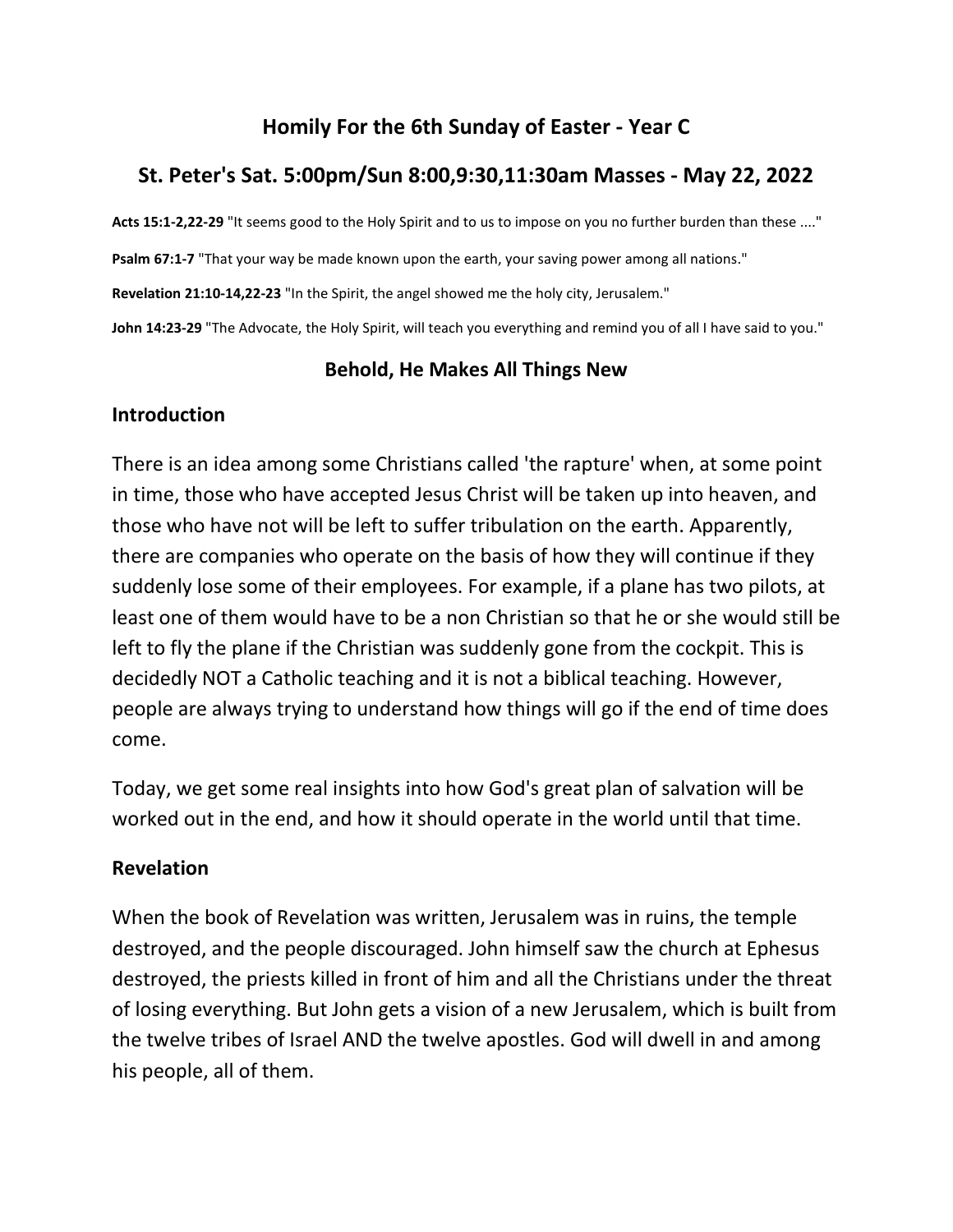This city does not need a temple, where God lives, because the Lord God almighty and the Lamb of God ARE the temple. The people living in this temple don't need sun or moon to shine on them, for the Lamb, the risen Lord Jesus, is the lamp that reveals that light. To live in the new Jerusalem we too need to let God become our light.

Cities are places of conflict. They are Satan's to offer to Jesus in the desert. The new heavenly Jerusalem has become the place of worship of the true God.

### **Acts**

Until that time, the world often operates on the basis of who is being included and who is being excluded? Who's in and who's out? In the world, that's always question. Are you a liberal or a conservative? Are you a Flames fan or an Oilers fan? Are you vaccinated or not? A lot of bullying and hostility takes place over those questions. That's what happens in the world. In God's plan, all are included, but there are some standards. There are some rules and there are some obligations. It's not people who are excluded. It's hatred and jealousy and all evil intent that do not belong in the kingdom of heaven.

Some were saying that the Gentiles could not be members of the Church, but only those who were part of the original covenant with God's chosen people. But, if they *were* to be allowed, would they have to observe the religious practices that had always been required. When St. Luke says there was no small dissension he means that there was in fact a great uproar and division.

The way the decision was reached is just as important as the decision itself. The believers addressed their differing practices beginning with bringing the representatives together, investigating and discussing, relating their experiences. In the end, it was the decision of the Holy Spirit and the whole Church. James, the leader of the Jerusalem Church considered all these things, made a judgment, then announced it in a letter. The letter was then taken by trusted personal representatives, Paul and Barnabas, to the Gentile Christians. They were trusted because they had suffered for the faith.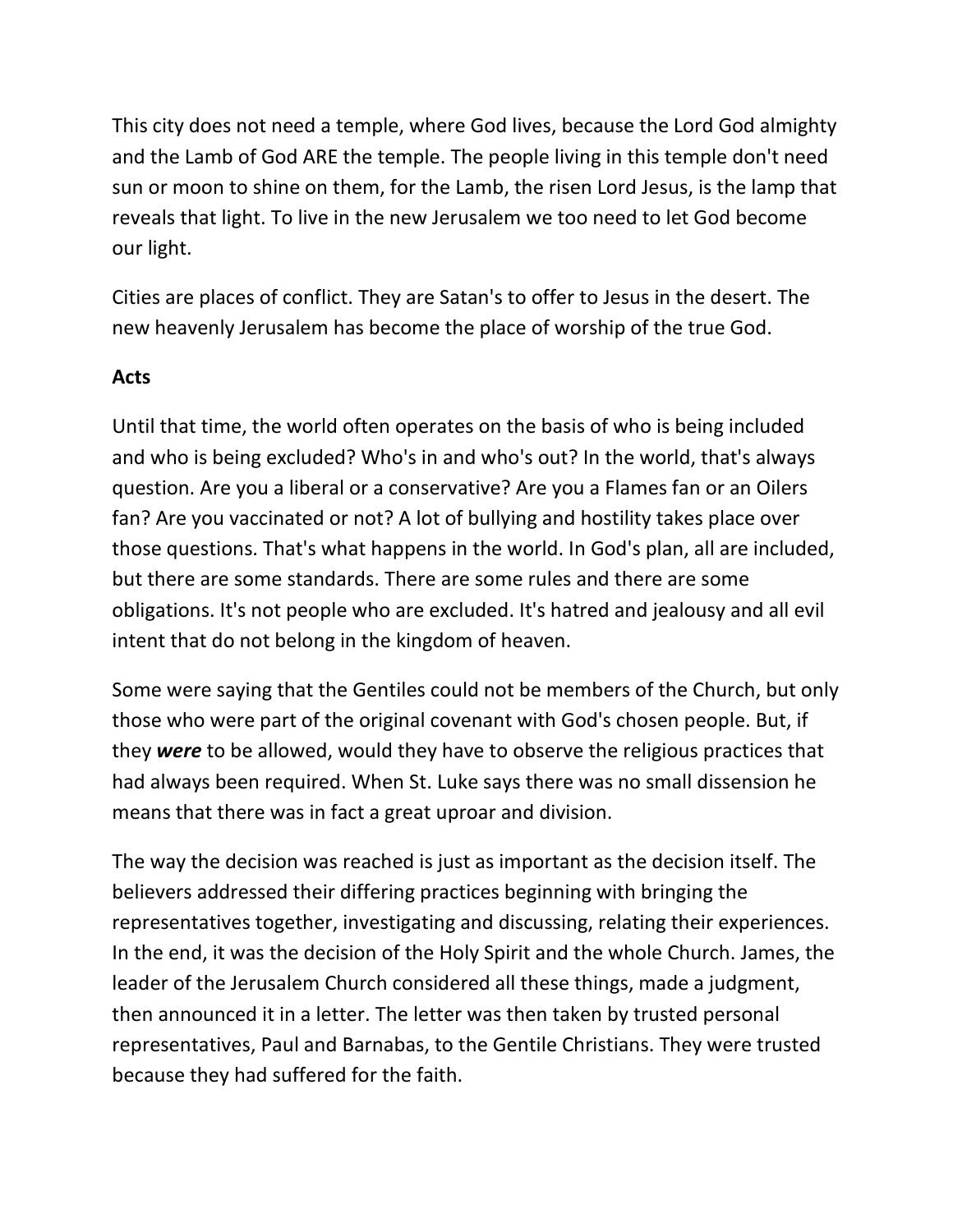Two years ago, the bishops of Alberta, guided by the information they had and by the Holy Spirit, made the decision that baptized Catholics were not obligated to attend Sunday mass. This week, they made the decision to return to the requirement of Sunday mass attendance starting on Pentecost, two weeks from now.

The bishops point out that, in today's world, the word "obligation" may be taken negatively even when our sacred duty to worship God is one of our greatest privileges in choosing freely to respond to his initiative to reach out to us and shower us with His great love. Worship is our free response!

For God, who made us to receive the blessings he showers down on us, an obligation is not an empty ritual. It's not a meaningless gesture. Think about it like this. We are obligated to participate in our own happiness, because God has made us for joy, not to make ourselves sick with worry.

We are obligated to give praise and thanks to the great and glorious God, not to become slaves of the things to which we tend to become addicted. The psalmist says: Let the peoples praise you, O God. Let all the peoples praise you. We are obligated by love to desire only good for ourselves and others, rather than to tear down others by harsh words and uncaring actions. This is what it means to be obligated.

# **John**

Of course, how we behave in the Church is established by our saviour. One quarter of John's gospel is devoted to what Jesus said and did at the Last Supper. John begins his gospel with an echo of Genesis. The Word was with God and was God and (literally) became flesh i.e. pitched his tent among us. He becomes one with us in our tent like human experience.

When Jesus refers to 'keeping my word', he is actually referring to himself. We encounter the eternal Word of God in the person of Jesus. During his lifetime, Jesus was the one who stood alongside them as their guide, counsellor, and comforter. Jesus gives them the sad news that he will soon be leaving them. But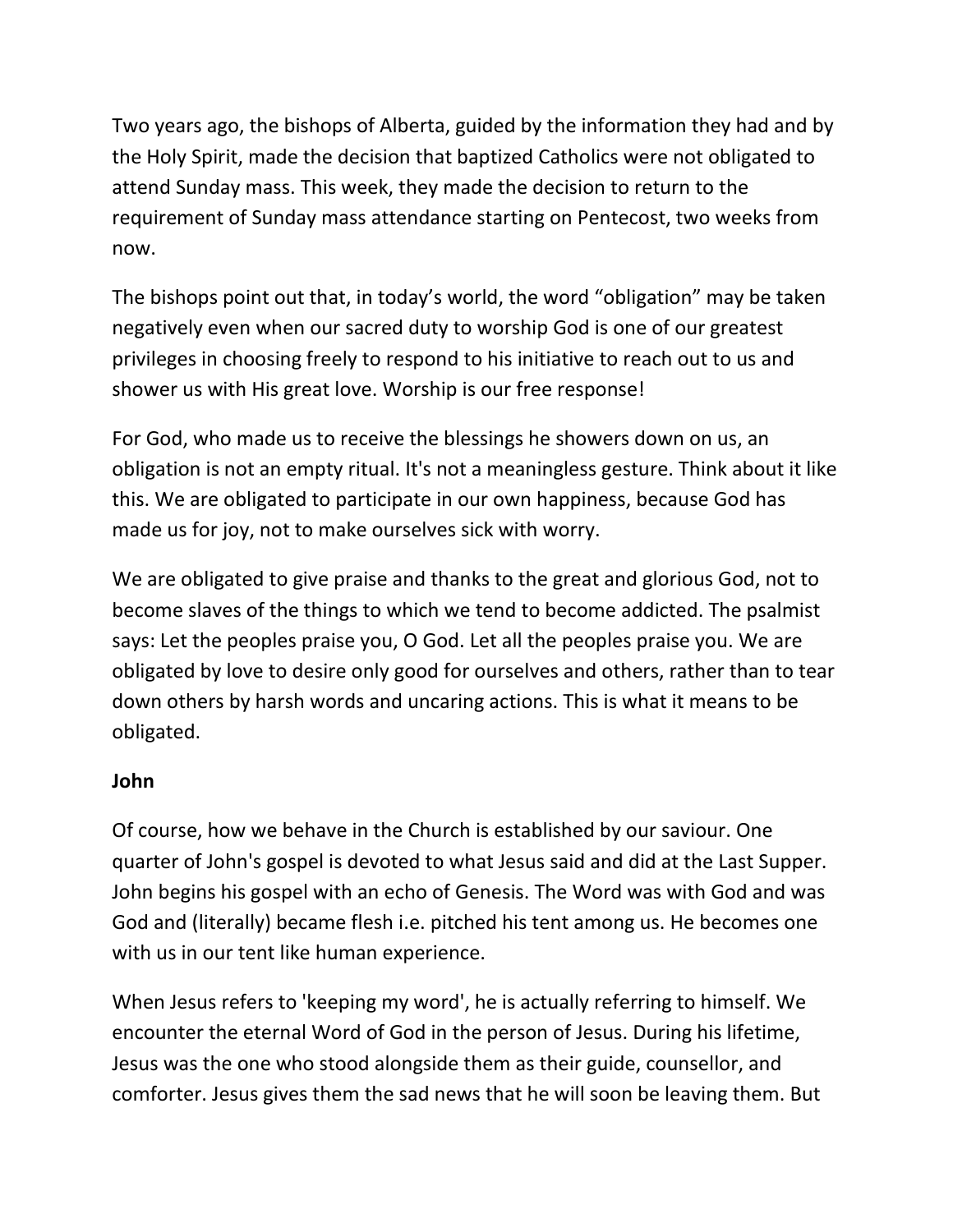he also gives the assurance that he will still remain with them, a paradox they could yet understand. After the resurrection, Jesus would send them the Advocate, the Holy Spirit, to remain with them always, reminding them of a deeper understanding of what Jesus taught them throughout his ministry. We continue to trust the Paraclete to preserve Christians from error and keep them ever close to the mind of Jesus.

A second gift that Jesus bestows is peace, shalom, which is complete harmony, even in the face of intense conflict, persecution, rejection and death. With this final assurance, Jesus granted his disciples his peace. It is not the peace of the world. It is the peace of being freed from sin and united to God, the only complete fulfillment of all our wants.

# **Call To Action**

Today, we can thank God for the gift of himself. We know that we bring our gifts to him, which he does not need, and he changes those little gifts into the huge gift of his very own life, which he gives to us at communion.

We are not Christians because we are better than other people. We are Christians because of our desire to be close to the one who is all goodness. We are also not Christians because we know more than others but because we walk in the way of the one who is truth itself.

We are not Christians because we are better looking or better singers or more beautiful in some way. We are Christians because we recognize in our saviour the one who manifests perfect beauty, perfect harmony, perfect order, and we are drawn to him and to the kingdom he proclaims in himself.

Our faith does not place us above others. It places us in the presence of the one from whom all authority and honour and splendour and beauty and truth come forth. This closeness to the perfection of all things is so that we will be drawn into the beauty and goodness and truth of God and, in humility, to allow him to be manifested in us.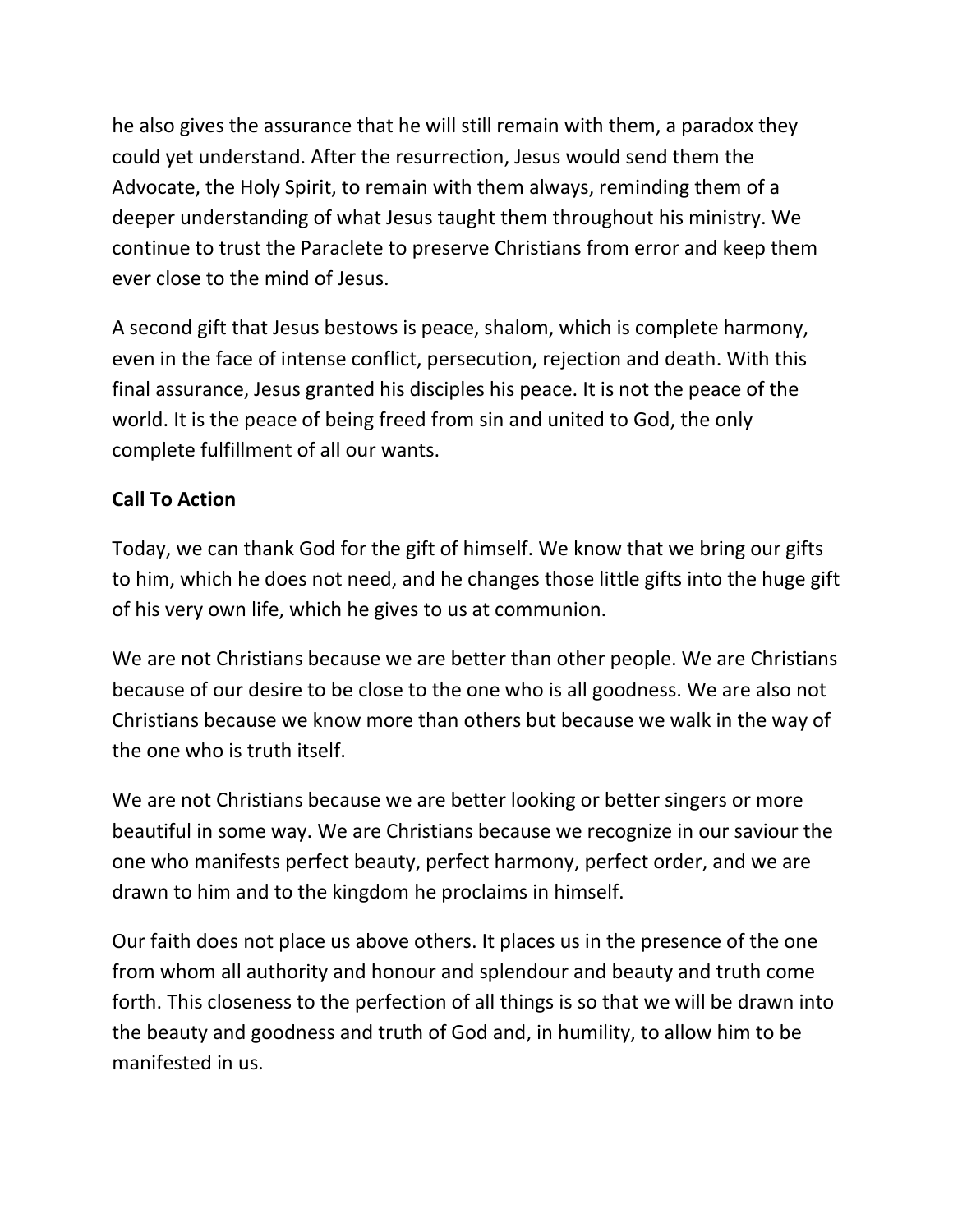Our secularized society demands from us that the Church make certain changes, so we look more like the rest of society. In the process, we are being asked to move away from God. The poem Invictus is the theme for this way of being: I am the captain of my fate and the master of my soul.

With this perspective, Christianity becomes only a competing self help philosophy, where we pull ourselves up by the bootstraps and make something of ourselves in the world. In that model, we become just an ordinary success story, instead of a reflected image of the Father, in the Son, by the Holy Spirit.

However, we Christians should be faithful to Christ and to his message. Jesus "is the same yesterday, today and forever."